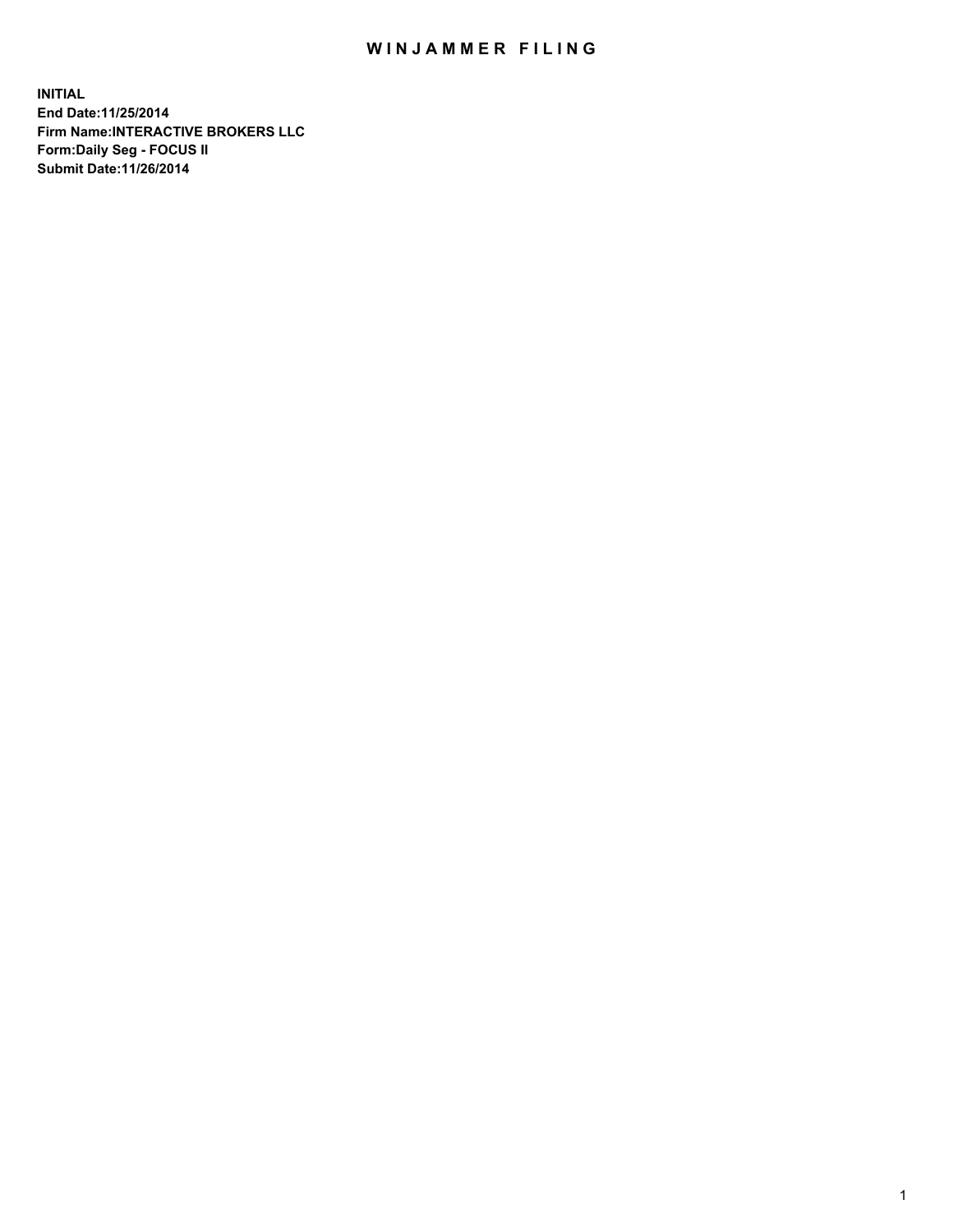## **INITIAL End Date:11/25/2014 Firm Name:INTERACTIVE BROKERS LLC Form:Daily Seg - FOCUS II Submit Date:11/26/2014 Daily Segregation - Cover Page**

| Name of Company<br><b>Contact Name</b><br><b>Contact Phone Number</b><br><b>Contact Email Address</b>                                                                                                                                                                                                                          | <b>INTERACTIVE BROKERS LLC</b><br><b>Michael Ellman</b><br>203-422-8926<br>mellman@interactivebrokers.co<br>$m$ |
|--------------------------------------------------------------------------------------------------------------------------------------------------------------------------------------------------------------------------------------------------------------------------------------------------------------------------------|-----------------------------------------------------------------------------------------------------------------|
| FCM's Customer Segregated Funds Residual Interest Target (choose one):<br>a. Minimum dollar amount: ; or<br>b. Minimum percentage of customer segregated funds required:% ; or<br>c. Dollar amount range between: and; or<br>d. Percentage range of customer segregated funds required between:% and%.                         | <u>0</u><br><u>0</u><br>155,000,000 245,000,000<br>0 <sub>0</sub>                                               |
| FCM's Customer Secured Amount Funds Residual Interest Target (choose one):<br>a. Minimum dollar amount: ; or<br>b. Minimum percentage of customer secured funds required:% ; or<br>c. Dollar amount range between: and; or<br>d. Percentage range of customer secured funds required between:% and%.                           | <u>0</u><br>0<br>80,000,000 120,000,000<br>0 <sub>0</sub>                                                       |
| FCM's Cleared Swaps Customer Collateral Residual Interest Target (choose one):<br>a. Minimum dollar amount: ; or<br>b. Minimum percentage of cleared swaps customer collateral required:% ; or<br>c. Dollar amount range between: and; or<br>d. Percentage range of cleared swaps customer collateral required between:% and%. | $\overline{\mathbf{0}}$<br><u>0</u><br>0 <sub>0</sub><br>0 <sub>0</sub>                                         |
| Current ANC:on<br><b>Broker Dealer Minimum</b><br>Debit/Deficit - CustomersCurrent AmountGross Amount<br>Domestic Debit/Deficit<br>Foreign Debit/Deficit                                                                                                                                                                       | 2,645,108,815 25-NOV-2014<br>395,548,093<br>4,269,071<br>5,268,190 0                                            |
| Debit/Deficit - Non CustomersCurrent AmountGross Amount<br>Domestic Debit/Deficit<br>Foreign Debit/Deficit<br>Proprietary Profit/Loss<br>Domestic Profit/Loss<br>Foreign Profit/Loss                                                                                                                                           | 0 <sub>0</sub><br>0 <sub>0</sub><br><u>0</u><br><u>0</u>                                                        |
| Proprietary Open Trade Equity<br>Domestic OTE<br>Foreign OTE<br><b>SPAN</b><br><b>Customer SPAN Calculation</b>                                                                                                                                                                                                                | <u>0</u><br><u>0</u><br><u>1,131,573,355</u>                                                                    |
| Non-Customer SPAN Calcualation<br><b>Proprietary Capital Charges</b><br>Minimum Dollar Amount Requirement<br>Other NFA Dollar Amount Requirement                                                                                                                                                                               | 32,511,922<br><u>0</u><br>20,000,000 [7465]<br>21,749,455 [7475]                                                |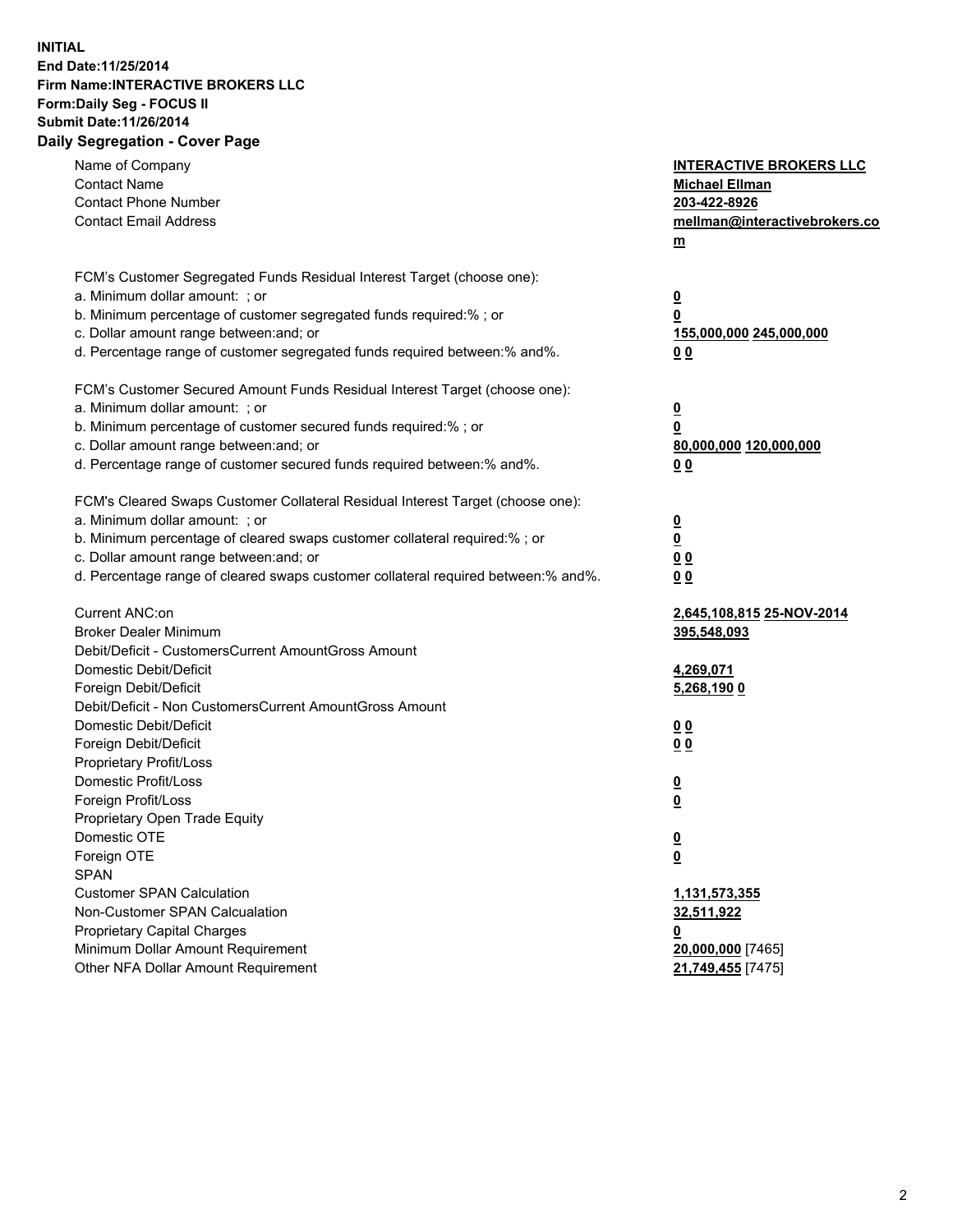## **INITIAL End Date:11/25/2014 Firm Name:INTERACTIVE BROKERS LLC Form:Daily Seg - FOCUS II Submit Date:11/26/2014 Daily Segregation - Secured Amounts**

|     | Foreign Futures and Foreign Options Secured Amounts                                                        |                                                |
|-----|------------------------------------------------------------------------------------------------------------|------------------------------------------------|
|     | Amount required to be set aside pursuant to law, rule or regulation of a foreign                           | $0$ [7305]                                     |
|     | government or a rule of a self-regulatory organization authorized thereunder                               |                                                |
| 1.  | Net ledger balance - Foreign Futures and Foreign Option Trading - All Customers                            |                                                |
|     | A. Cash                                                                                                    | 318,032,915 [7315]                             |
|     | B. Securities (at market)                                                                                  | $0$ [7317]                                     |
| 2.  | Net unrealized profit (loss) in open futures contracts traded on a foreign board of trade                  | 8,370,788 [7325]                               |
| 3.  | Exchange traded options                                                                                    |                                                |
|     | a. Market value of open option contracts purchased on a foreign board of trade                             | 302,380 [7335]                                 |
|     | b. Market value of open contracts granted (sold) on a foreign board of trade                               | -444,913 [7337]                                |
| 4.  | Net equity (deficit) (add lines 1.2. and 3.)                                                               | 326,261,170 [7345]                             |
| 5.  | Account liquidating to a deficit and account with a debit balances - gross amount                          | 5,268,190 [7351]                               |
|     | Less: amount offset by customer owned securities                                                           | 0 [7352] 5,268,190 [7354]                      |
| 6.  | Amount required to be set aside as the secured amount - Net Liquidating Equity                             | 331,529,360 [7355]                             |
|     | Method (add lines 4 and 5)                                                                                 |                                                |
| 7.  | Greater of amount required to be set aside pursuant to foreign jurisdiction (above) or line                | 331,529,360 [7360]                             |
|     | 6.                                                                                                         |                                                |
|     | FUNDS DEPOSITED IN SEPARATE REGULATION 30.7 ACCOUNTS                                                       |                                                |
| 1.  | Cash in banks                                                                                              |                                                |
|     | A. Banks located in the United States                                                                      | 354,660,306 [7500]                             |
|     | B. Other banks qualified under Regulation 30.7                                                             | 0 [7520] 354,660,306 [7530]                    |
| 2.  | Securities                                                                                                 |                                                |
|     | A. In safekeeping with banks located in the United States                                                  | $0$ [7540]                                     |
|     | B. In safekeeping with other banks qualified under Regulation 30.7                                         | 0 [7560] 0 [7570]                              |
| 3.  | Equities with registered futures commission merchants                                                      |                                                |
|     | A. Cash                                                                                                    | $0$ [7580]                                     |
|     | <b>B.</b> Securities                                                                                       | $0$ [7590]                                     |
|     | C. Unrealized gain (loss) on open futures contracts                                                        | $0$ [7600]                                     |
|     | D. Value of long option contracts                                                                          | $0$ [7610]                                     |
|     | E. Value of short option contracts                                                                         | 0 [7615] 0 [7620]                              |
| 4.  | Amounts held by clearing organizations of foreign boards of trade                                          |                                                |
|     | A. Cash                                                                                                    | $0$ [7640]                                     |
|     | <b>B.</b> Securities                                                                                       | $0$ [7650]                                     |
|     | C. Amount due to (from) clearing organization - daily variation                                            | $0$ [7660]                                     |
|     | D. Value of long option contracts                                                                          | $0$ [7670]                                     |
|     | E. Value of short option contracts                                                                         | 0 [7675] 0 [7680]                              |
| 5.  | Amounts held by members of foreign boards of trade                                                         |                                                |
|     | A. Cash                                                                                                    | 70,381,639 [7700]                              |
|     | <b>B.</b> Securities                                                                                       | $0$ [7710]                                     |
|     | C. Unrealized gain (loss) on open futures contracts                                                        | 7,657,190 [7720]                               |
|     | D. Value of long option contracts                                                                          | 300,364 [7730]                                 |
|     | E. Value of short option contracts                                                                         | <mark>-444,928</mark> [7735] 77,894,265 [7740] |
| 6.  | Amounts with other depositories designated by a foreign board of trade                                     | $0$ [7760]                                     |
| 7.  | Segregated funds on hand                                                                                   | $0$ [7765]                                     |
| 8.  | Total funds in separate section 30.7 accounts                                                              | 432,554,571 [7770]                             |
| 9.  | Excess (deficiency) Set Aside for Secured Amount (subtract line 7 Secured Statement<br>Page 1 from Line 8) | 101,025,211 [7380]                             |
| 10. | Management Target Amount for Excess funds in separate section 30.7 accounts                                | 80,000,000 [7780]                              |
| 11. | Excess (deficiency) funds in separate 30.7 accounts over (under) Management Target                         | 21,025,211 [7785]                              |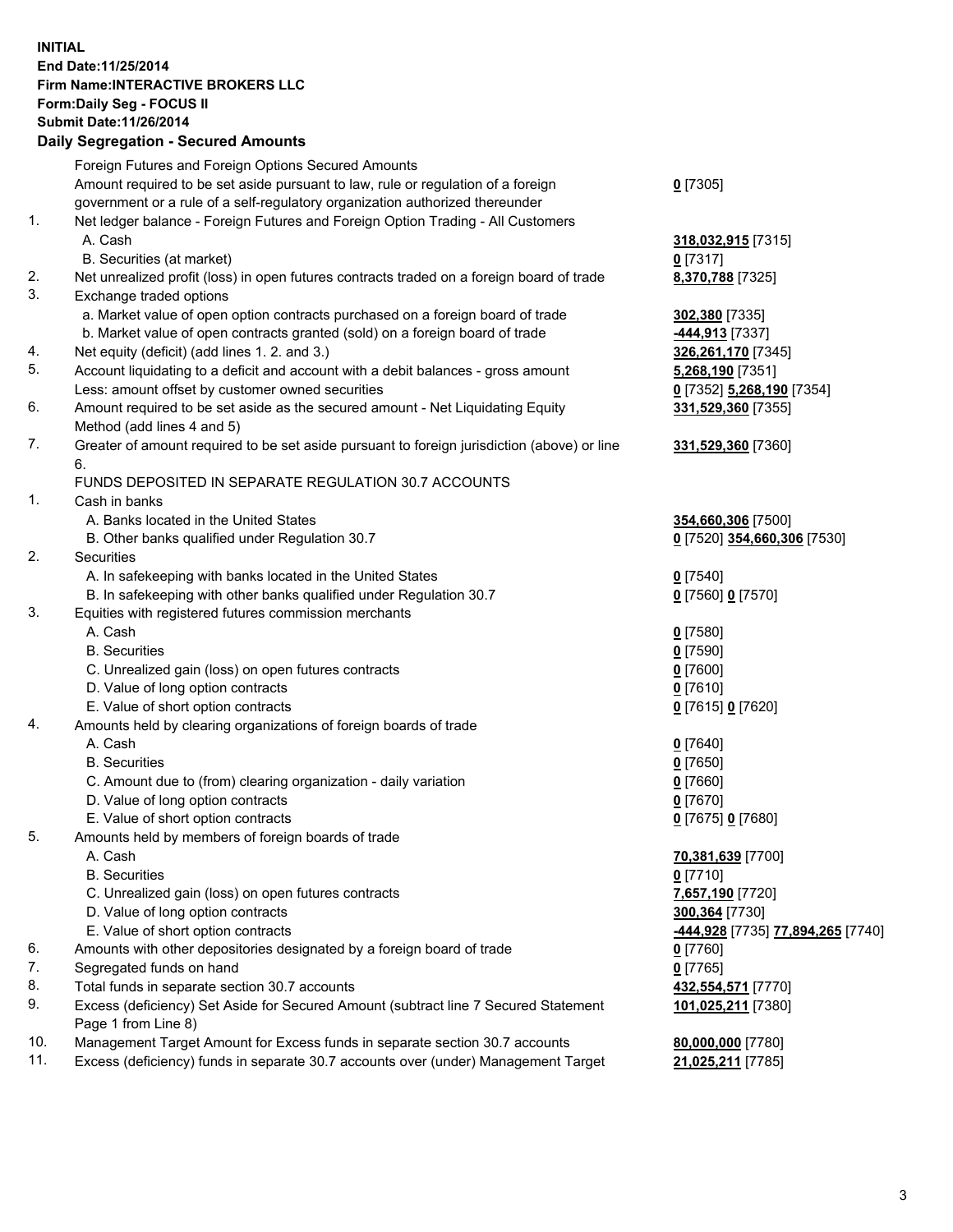**INITIAL End Date:11/25/2014 Firm Name:INTERACTIVE BROKERS LLC Form:Daily Seg - FOCUS II Submit Date:11/26/2014 Daily Segregation - Segregation Statement** SEGREGATION REQUIREMENTS(Section 4d(2) of the CEAct) 1. Net ledger balance A. Cash **2,372,635,983** [7010] B. Securities (at market) **0** [7020] 2. Net unrealized profit (loss) in open futures contracts traded on a contract market **-31,648,354** [7030] 3. Exchange traded options A. Add market value of open option contracts purchased on a contract market **127,122,122** [7032] B. Deduct market value of open option contracts granted (sold) on a contract market **-177,429,015** [7033] 4. Net equity (deficit) (add lines 1, 2 and 3) **2,290,680,736** [7040] 5. Accounts liquidating to a deficit and accounts with debit balances - gross amount **4,269,071** [7045] Less: amount offset by customer securities **0** [7047] **4,269,071** [7050] 6. Amount required to be segregated (add lines 4 and 5) **2,294,949,807** [7060] FUNDS IN SEGREGATED ACCOUNTS 7. Deposited in segregated funds bank accounts A. Cash **382,830,904** [7070] B. Securities representing investments of customers' funds (at market) **1,188,419,605** [7080] C. Securities held for particular customers or option customers in lieu of cash (at market) **0** [7090] 8. Margins on deposit with derivatives clearing organizations of contract markets A. Cash **13,567,316** [7100] B. Securities representing investments of customers' funds (at market) **82,531,993** [7110] C. Securities held for particular customers or option customers in lieu of cash (at market) **0** [7120] 9. Net settlement from (to) derivatives clearing organizations of contract markets **1,146,280** [7130] 10. Exchange traded options A. Value of open long option contracts **843,006** [7132] B. Value of open short option contracts **-6,684,244** [7133] 11. Net equities with other FCMs A. Net liquidating equity **-23,918,949** [7140] B. Securities representing investments of customers' funds (at market) **869,984,053** [7160] C. Securities held for particular customers or option customers in lieu of cash (at market) **0** [7170] 12. Segregated funds on hand **0** [7150] 13. Total amount in segregation (add lines 7 through 12) **2,508,719,964** [7180] 14. Excess (deficiency) funds in segregation (subtract line 6 from line 13) **213,770,157** [7190] 15. Management Target Amount for Excess funds in segregation **155,000,000** [7194]

16. Excess (deficiency) funds in segregation over (under) Management Target Amount Excess

**58,770,157** [7198]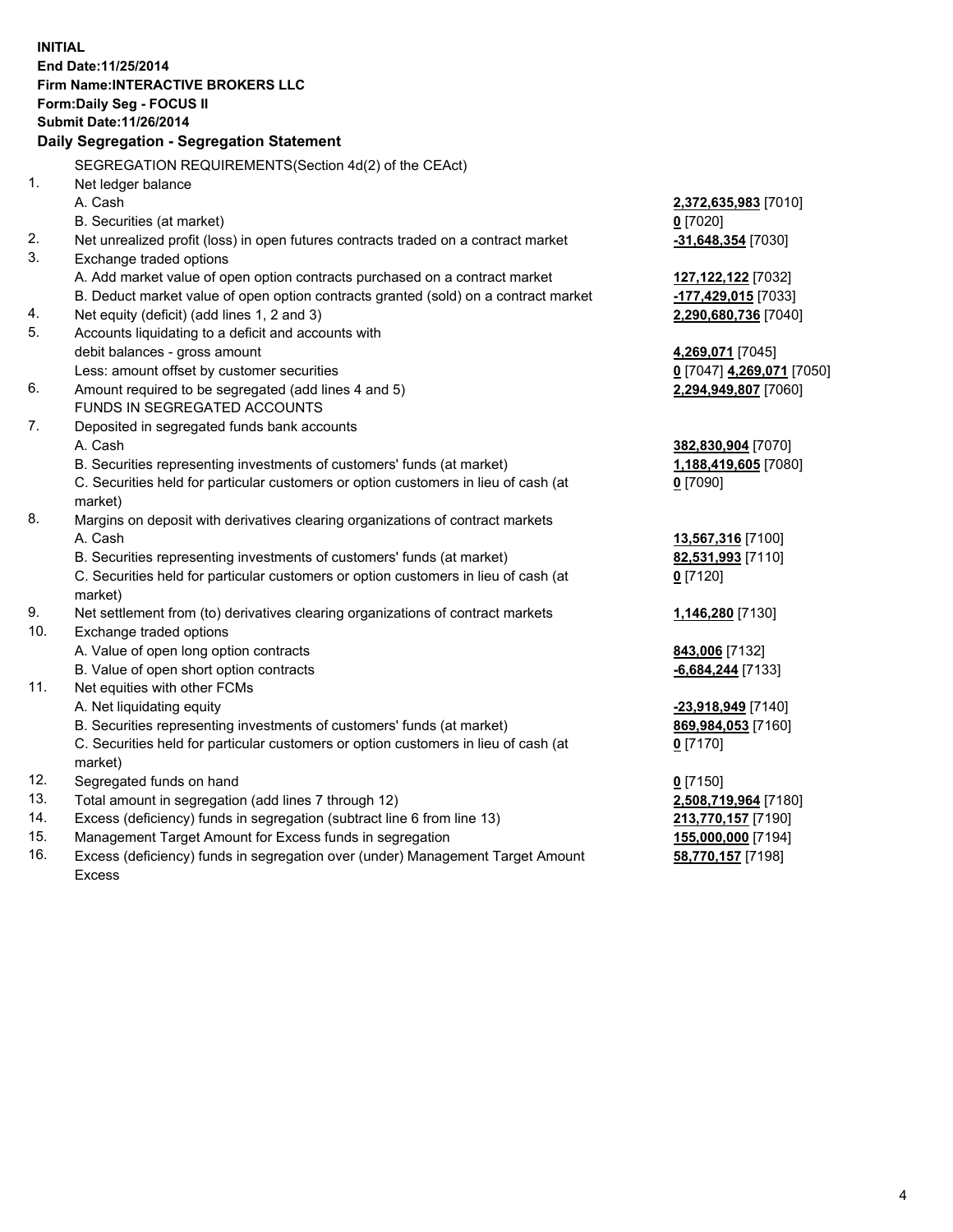## **INITIAL End Date:11/25/2014 Firm Name:INTERACTIVE BROKERS LLC Form:Daily Seg - FOCUS II Submit Date:11/26/2014 Daily Segregation - Supplemental**

| $\blacksquare$           | Total gross margin deficiencies - Segregated Funds Origin                              | 1,101 [9100]   |
|--------------------------|----------------------------------------------------------------------------------------|----------------|
| $\blacksquare$           | Total gross margin deficiencies - Secured Funds Origin                                 | 320,207 [9101] |
| $\blacksquare$           | Total gross margin deficiencies - Cleared Swaps Customer Collateral Funds Origin       | $0$ [9102]     |
| $\blacksquare$           | Total gross margin deficiencies - Noncustomer and Proprietary Accounts Origin          | $0$ [9103]     |
| $\blacksquare$           | Total number of accounts contributing to total gross margin deficiencies - Segregated  | $1$ [9104]     |
|                          | Funds Origin                                                                           |                |
| $\sim$                   | Total number of accounts contributing to total gross margin deficiencies - Secured     | 7 [9105]       |
|                          | <b>Funds Origin</b>                                                                    |                |
| $\overline{\phantom{a}}$ | Total number of accounts contributing to the total gross margin deficiencies - Cleared | $0$ [9106]     |
|                          | Swaps Customer Collateral Funds Origin                                                 |                |
| $\blacksquare$           | Total number of accounts contributing to the total gross margin deficiencies -         | $0$ [9107]     |
|                          | Noncustomer and Proprietary Accounts Origin                                            |                |
| $\blacksquare$           | Upload a copy of the firm's daily margin report the FCM uses to issue margin calls     |                |
|                          | which corresponds with the reporting date.                                             |                |

11.25.2014 Commodity Margin Deficiency Report.xls